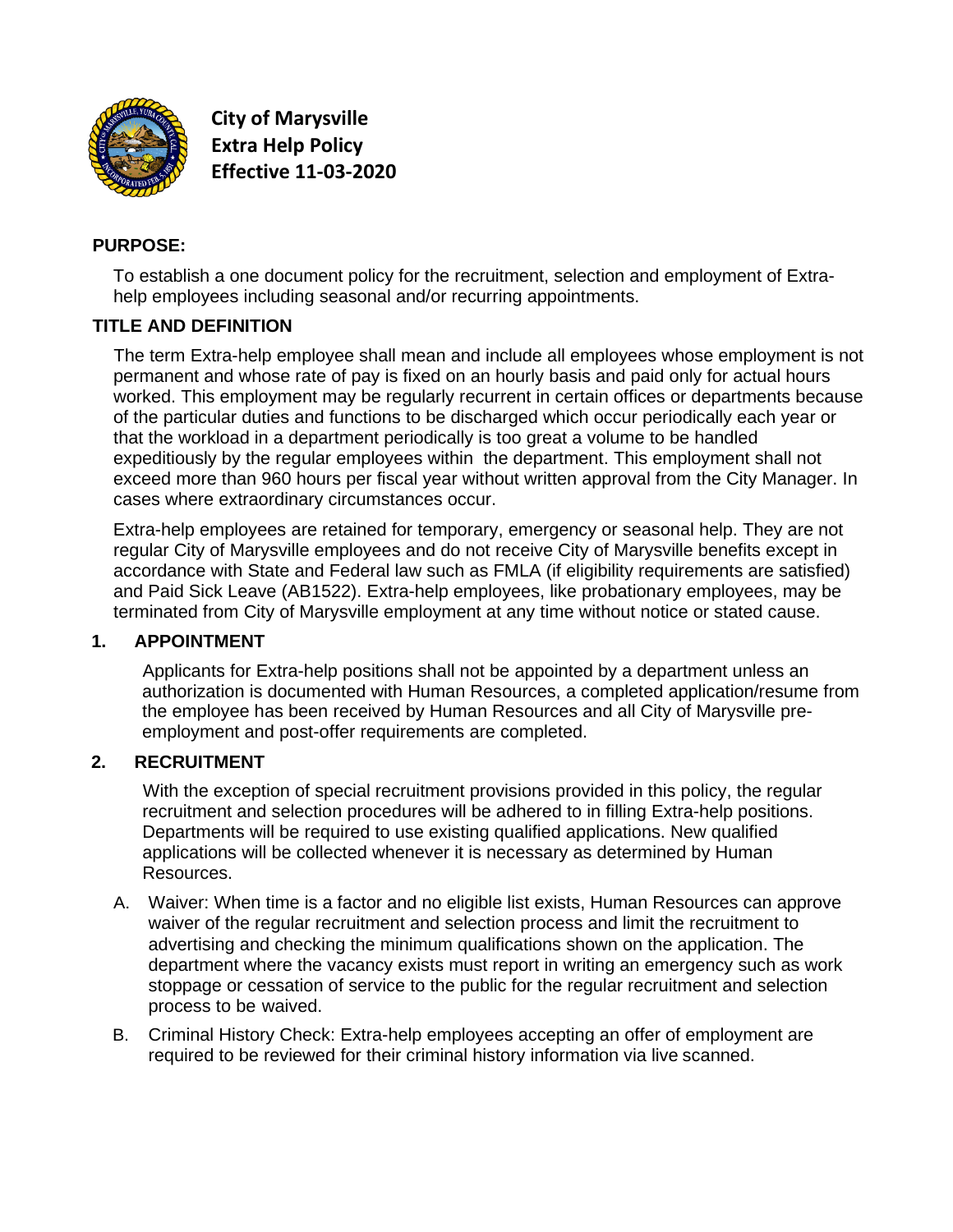- C. Extra-help employees accepting an offer of employment from the City of Marysville must meet all physical requirements for the position and successfully complete a physical and/or psychological examination as required in the position's qualifications.
- D. AII candidates accepting an Extra-help position must sign the City of Marysville Extra-Help Employment Acknowledgment prior to the first day of employment.

# **3. WORKING HOURS, WORK WEEK, AND OVERTIME**

Extra-help employees are not considered full-time or permanent employees. They are paid on an hourly basis for actual hours worked and shall not exceed more than 960 hours per fiscal year without written approval from the City Manager, or designee. In cases where extraordinary circumstances occur.

Extra-help employees will be paid overtime only for actual time worked beyond 40 hours in a work week.

Extra-help employees are not entitled to take time off with pay for the purpose of application for appointment to City of Marysville positions or for taking qualifying and/or promotional examinations and/or appearing for interviews conducted for regular appointment or promotional opportunities within City of Marysville employment.

#### **4. RETIREE EXTRA-HELP EMPLOYMENT**

Retired employees may be re-employed in a position requiring special skills or knowledge, as determined by Human Resources, for a period not to exceed 120 working days or 960 hours, whichever is greater, in any one fiscal year.

#### **Retired Extra-help employees do not participate in the City of Marysville Retirement system. Deductions for retirement contributions are not taken from their pay.**

Retired employees are excluded under the '37 Act jurisdiction from being covered under the Paid Sick Leave Law (AB1522) and they are not allowed to receive paid sick days.

# **5. EXTRA-HELP SALARIES**

The rate of pay for extra-help employees shall be determined via a contract with the employee and the City Manager.

Extra-help employees shall receive special pays and differentials only if specified in the Salary and Position Allocation Resolutions.

# **6. BENEFITS**

- A. Paid Time Benefits Extra-help employees are not entitled to paid bereavement, vacation, or holidays.
- B. Health Plans and Life Insurance Extra-help employees are not entitled to City of Marysville-paid medical, dental, vision, life insurance employee assistance program (EAP) benefits and are not eligible to participate in the Deferred Compensation Plan.
- C. Jury Duty Extra-help employees are not entitled to pay or reimbursement from the City of Marysville for Jury Duty.